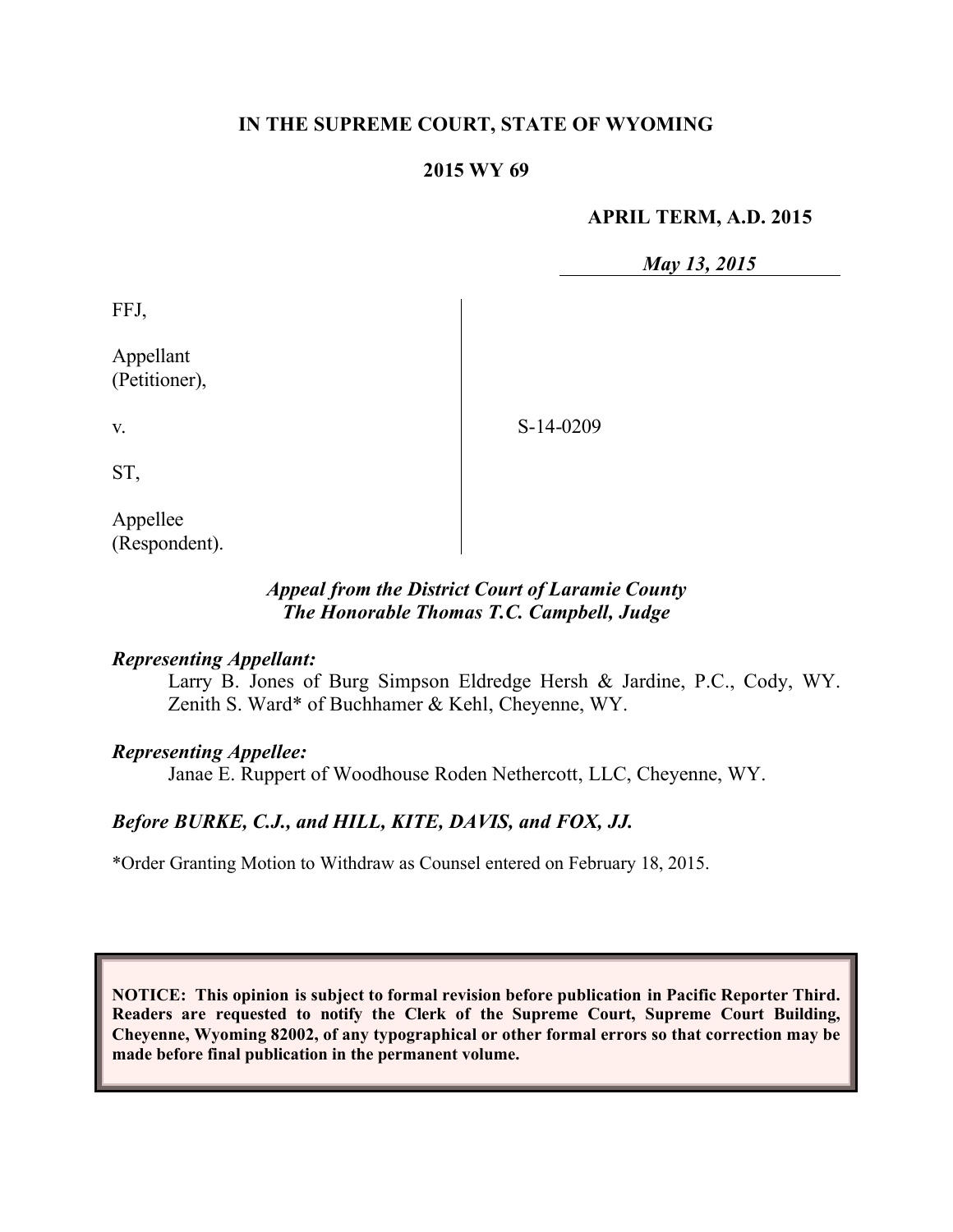**HILL,** Justice.

[¶1] Appellant FFJ (Father) argues that the district court's order awarding primary custody of the parties' daughter to appellee ST (Mother) was an abuse of discretion and a violation of due process.

[¶2] We will affirm.

# **ISSUES**

[¶3] We elect to adopt Mother's phrasing of the issues:

- 1. Did the trial court abuse its discretion when it awarded primary residential custody of the parties' minor child to the Mother?
- 2. Did the district court's determination awarding primary custody to Mother violate Father's procedural or substantive due process rights?

# **FACTS**

[¶4] In January of 2010 Father and Mother met while both were employed at Littleton Adventist Hospital in Littleton, CO. Mother became pregnant in August of that same year and shortly thereafter the relationship began to deteriorate. Mother eventually moved back to Cheyenne while Father remained in Colorado. The parties' daughter was born in Cheyenne in May of 2011. However, prior to giving birth, Mother had stopped communicating with Father because, as she alleged, his communications became "more harassing."

[¶5] Shortly after learning about his child's birth on Facebook, Father had Mother served with a copy of a *Petition to Establish Paternity, Custody, Visitation and Child Support* and a *Motion for Order for Temporary Custody and Visitation*. On July 19, 2011 a *Notice of Filing Genetic Test Results* was filed. At the request of Mother a GAL was appointed. Through the GAL's appointment Father obtained temporary visitation.

[¶6] The case went to trial on September 23 and 24, 2013, where Father accused Mother of parental alienation and presented evidence that she lived in a home with a convicted sex offender, her father. After two days of hearing witness testimony and accepting evidence, the district court awarded Mother primary custody subject to Father's visitation. In doing so, the district court rejected the GAL's suggested shared custody arrangement citing that the "level of cooperation and willingness to consult about a child's best interests, and compromise to that end, is altogether missing here."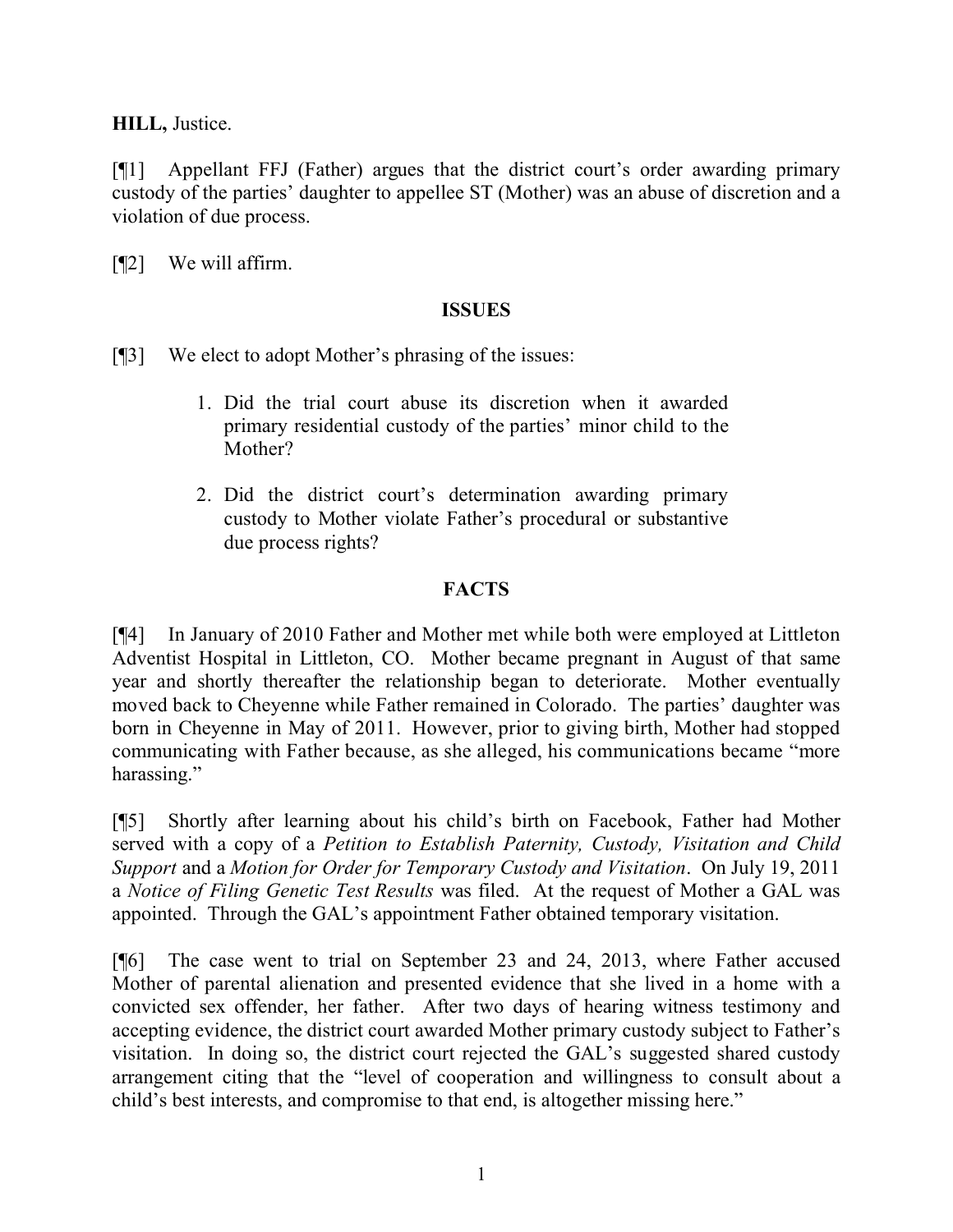[¶7] The district court entered its order on custody, visitation, and support on June 11, 2014. This appeal followed and more facts will be presented below as necessary.

#### **STANDARD OF REVIEW**

[¶8] Our standard of review in custody matters has been often stated:

Custody, visitation, child support, and alimony are all committed to the sound discretion of the district court. *Scherer v. Scherer*, 931 P.2d 251, 253-54 (Wyo. 1997); *Triggs v. Triggs*, 920 P.2d 653, 657 (Wyo. 1996); *Basolo v. Basolo*, 907 P.2d 348, 352 (Wyo. 1995). It has been our consistent principle that in custody matters, the welfare and needs of the children are to be given paramount consideration. The determination of the best interests of the child is a question for the trier of fact. "We do not overturn the decision of the trial court unless we are persuaded of an abuse of discretion or the presence of a violation of some legal principle." *Fink*, 685 P.2d at 36.

*Stevens v. Stevens*, 2014 WY 23, ¶ 8, 318 P.3d 802, 805-806 (Wyo. 2014) (some citations omitted).

[¶9] In *Pahl v. Pahl*, 2004 WY 40, ¶ 7, 87 P.3d 1250, 1253 (Wyo. 2004) we also said that

> "[j]udicial discretion is a composite of many things, among which are conclusions drawn from objective criteria; it means a sound judgment exercised with regard to what is right under the circumstances and without doing so arbitrarily or capriciously." [Citations omitted.]

### **DISCUSSION**

[¶10] Father argues that the district court abused its discretion when it awarded primary custody of the parties' child to Mother. Father argues generally that the district court did not consider objective criteria, that the decision was contrary to the evidence, and that the district court failed to consider important custody factors. Mother responds that the district court did not abuse its discretion and cautions that Father is asking this Court to reweigh evidence. We agree with Mother.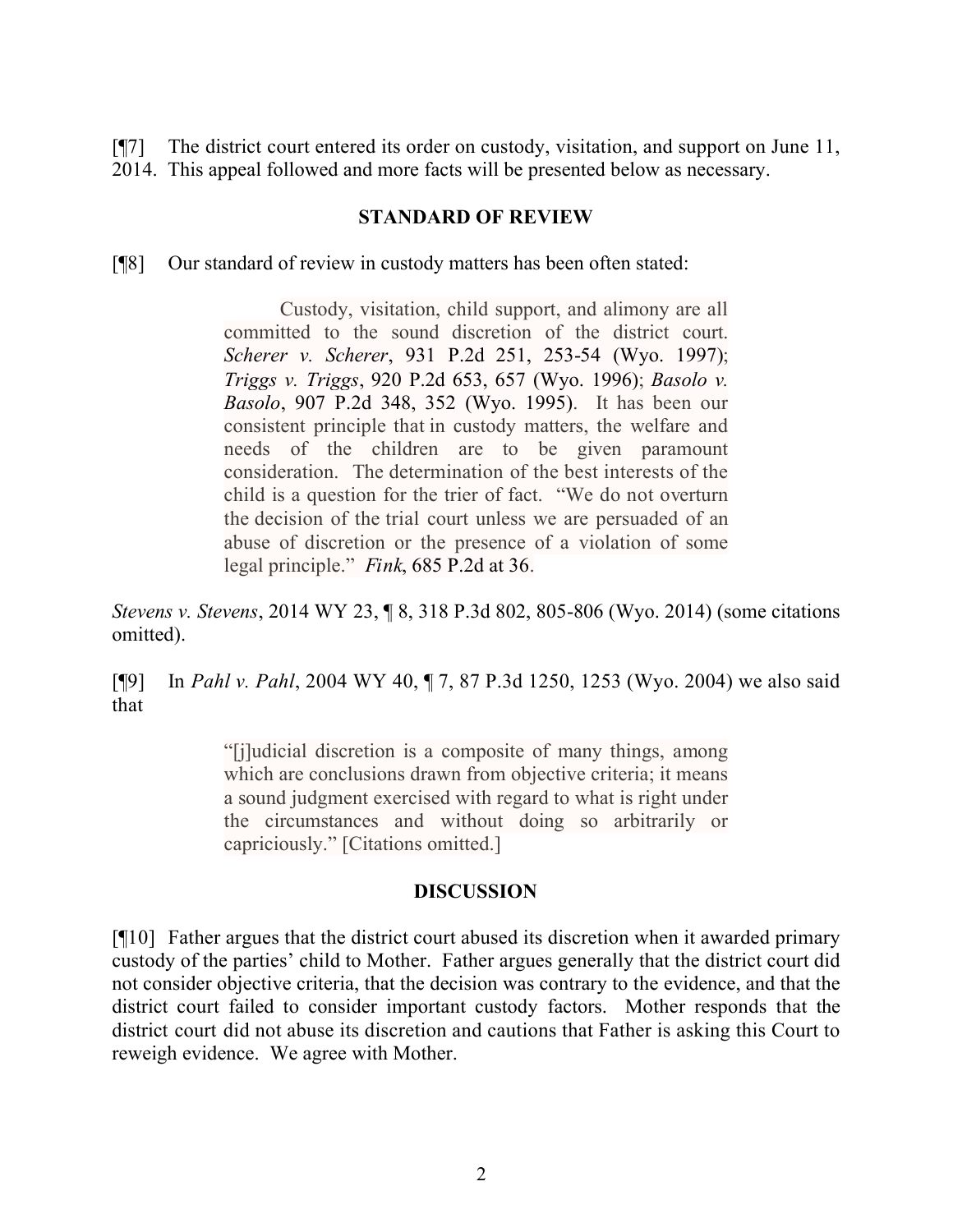[¶11] Wyo. Stat. Ann. § 20-2-201(a) (LexisNexis 2013) provides a list of ten factors the district court must consider in determining custody:

> (a) In granting a divorce, separation or annulment of a marriage or upon the establishment of paternity pursuant to W.S. 14-2-401 through 14-2-907, the court may make by decree or order any disposition of the children that appears most expedient and in the best interests of the children. In determining the best interests of the child, the court shall consider, but is not limited to, the following factors:

(i) The quality of the relationship each child has with each parent;

(ii) The ability of each parent to provide adequate care for each child throughout each period of responsibility, including arranging for each child's care by others as needed;

(iii) The relative competency and fitness of each parent;

(iv) Each parent's willingness to accept all responsibilities of parenting, including a willingness to accept care for each child at specified times and to relinquish care to the other parent at specified times;

(v) How the parents and each child can best maintain and strengthen a relationship with each other;

(vi) How the parents and each child interact and communicate with each other and how such interaction and communication may be improved;

(vii) The ability and willingness of each parent to allow the other to provide care without intrusion, respect the other parent's rights and responsibilities, including the right to privacy;

(viii) Geographic distance between the parents' residences;

(ix) The current physical and mental ability of each parent to care for each child;

(x) Any other factors the court deems necessary and relevant.

[¶12] Here, the district court had ample evidence before it to consider. The district court conducted a two-day trial and heard from thirteen witnesses. Both Father and Mother testified. In the end, the district court's decision letter read, in part, as follows: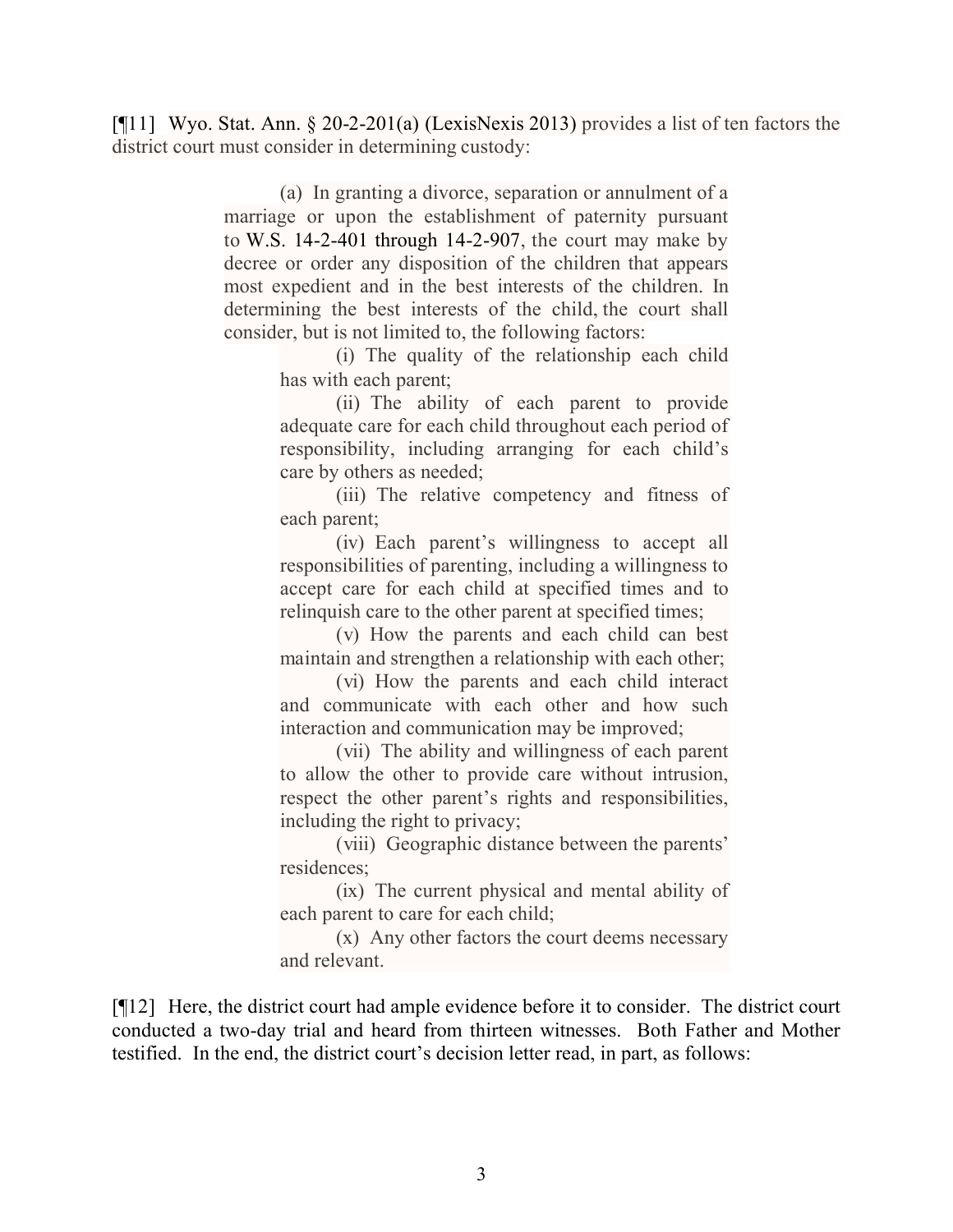The suggestion, advocated by the GAL, that a shared custody arrangement would suit the interest of the child here must be rejected. The level of cooperation and willingness to consult about a child's best interests, and compromise to that end, is altogether missing here. …

. . . .

Mother acknowledges her shortcomings, though belatedly, and was candid with the Court regarding those matters. She concedes, as she must, that her initial possessiveness may have been unproductive. She seems to understand at least by the time of trial that her differences with the father must be resolved, and that substantial time with each parent is a legal reality. She now recognizes that her daughter will suffer if the animosity continues to result in a wall of suspicion and distrust between them. To be sure she made bad decisions and was forced by court orders to do the right thing along the way. In her case, contrasted to the father, however, she seems to recognize her shortcomings and indicates a willingness to do what is best for her daughter.

There is nothing about the father's treatment of his daughter, the classes he enrolls her in, or the care he provides that is in any way harmful. It is perhaps not the best behavior to second guess medical care, or to rely on his suspicion about mother's motives in deciding how to care for their daughter, but that represents bad decision-making not a breakdown in the role of parent. What differs is the Court's observation that the father has not given up on his sometimes near-maniacal efforts to control the mother, and the situation he is in. The thrust of his presentation at trial was to accuse, through his own and expert testimony, the mother of alienating him from his daughter. First, it should be observed that if that was in fact her goal, she has failed miserably. His daughter clearly loves him and enjoys her time with him. She is the subject of loving care and treatment; even by those that father hires to care for her. There are no indications that mother's behaviors have resulted in any denigration of his relationship with his daughter. Even the GAL, with whom the Court disagrees about shared custody concedes, by making that recommendation, that her client, this little girl, is perfectly fine in the care of either parent.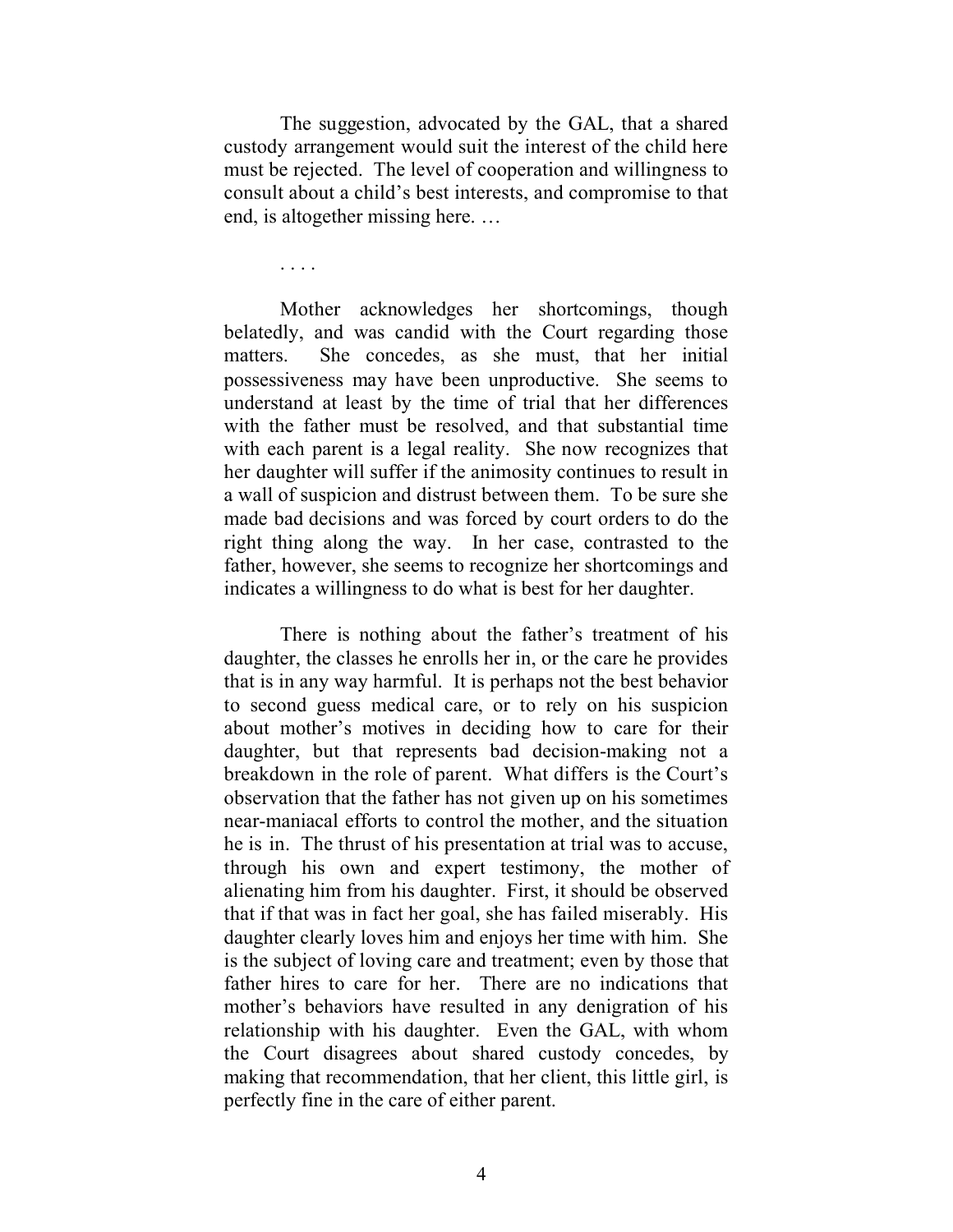The Court was not persuaded that the expert testimony was on point here in any event. It ignored the father's motivations and conduct and the expert opinions presented had nothing to do with this child. They may have been correct about how alienation manifests itself usually, but the opinions given did not fit these facts. Moreover, as noted above, they represent the father's belief, still held at the time of trial that the mother and others were out to harm him. This Court's responsibility is not to him but to his daughter. In addition he is adamant that his unilateral decision-making is in her interests and is not credible when he says he truly consulted or attempted to consult with mother. A missed call or stray conversation, if they occurred, did not amount to cooperative parenting in the child's interest particularly regarding the gravity of some of the matters, such as baptism. [Underline in original.]

When all is said and done and the Court has to give weight to many small matters of evidence, the credibility of the witnesses looms large. Father was controlling, bordering on manipulative, even in the presentation of his case in chief. He seemed to pride himself in "winning" in his answers on cross-examination. If the Court could chalk that up to nervousness, it could discount it as many litigants manifest their uncertainty and fear of a courtroom with behaviors that should be overlooked. That is not the case here. Father is a doctor, and a lawyer. He exhibits sophistication when it suits him, analyzing mother's behavior, or coming to conclusions about witnesses, even other professionals, but at the same time he supplied the Court with a bare minimum financial affidavit and supporting materials, some of them handwritten. That is not to suggest he lied about critical evidence such that his entire testimony should be disregarded. It is only to say that when weighed on the critical issues of whether he or the mother will in fact foster a positive relationship with the daughter, and cooperate in all respects for the 16 years left of this girl's minority it must be the Court's conclusion that the mother should be the primary custodian.

Two additional, but less important matters the parties spent much time on deserve comment. First, the parties make much of certain associations, be that her parent or his friend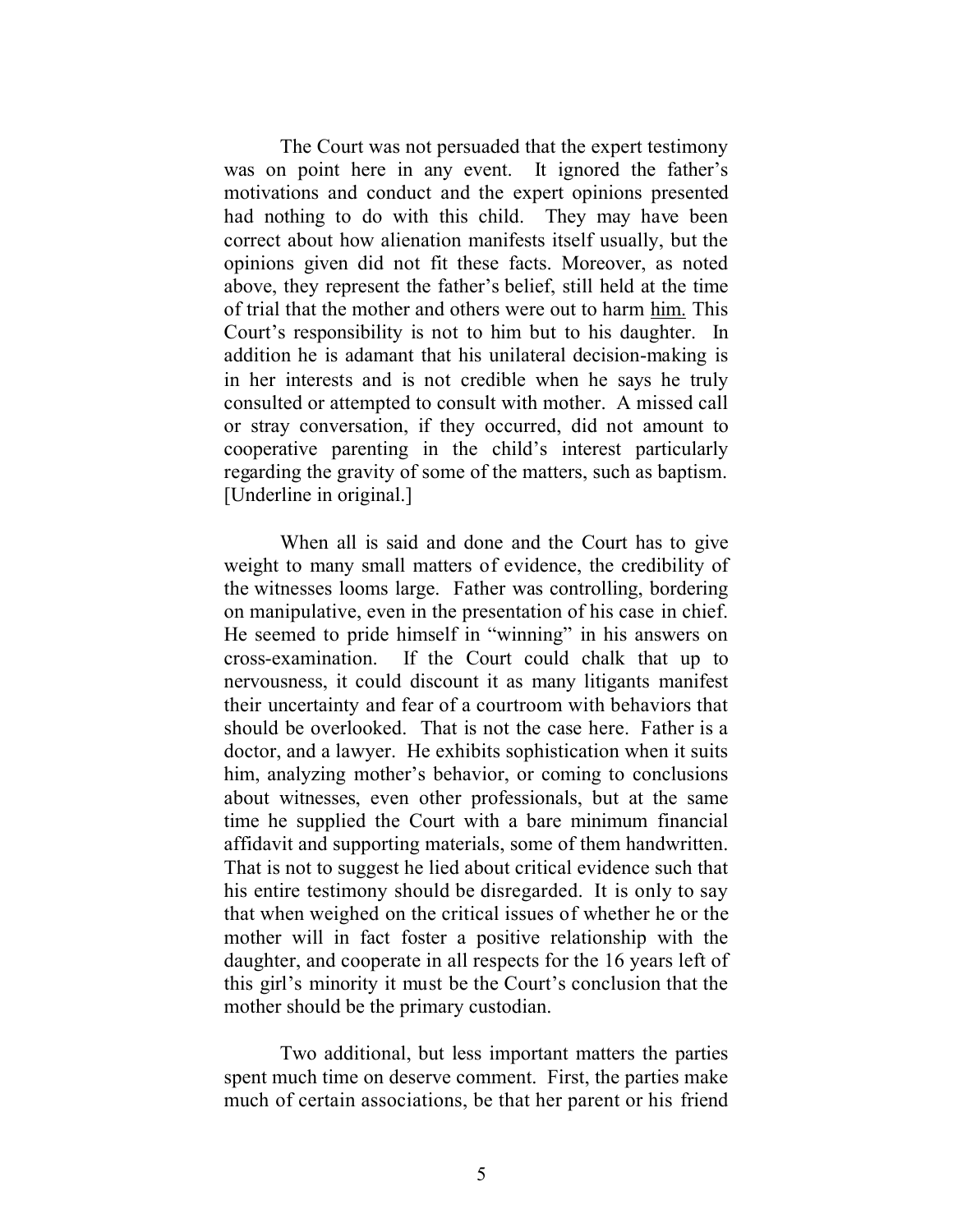who may be unsafe based on accusations and suspicions. Neither of those poses any risk these two can't account for in their daily lives. Both know now that everything they do or [decide] about their daughters [sic] care will be scrutinized as well. Both parents are good parents and must be aware of the dangers of grandfathers and friends who might pose a risk. The accusations both make about the others [sic] should give them concern, certainly, but the Court can and will assume that good parents will not allow bad people to hurt their child. Secondly, they both assert harassment by and through law enforcement, and by phone and text message. The evidence supports both said things they should not have and called police when they should not have. Mother's concerns about foreign travel were probably unfounded, and father's scurrilous sharing of private information about mother's childhood, (she denied sexual abuse by her father) clearly inappropriate. But, as the Court noted above, it is the progress up to and including trial that matters most. No Court will ever tell a parent not to call authorities if there is possible child abuse. The evidence presented here however generally makes out more a picture of the battle between them than it does actual danger to this child. Hopefully that battle is over.

[ $[13]$ ] While the decision letter did not go through a factor by factor analysis of  $\S 20-2$ -201(a), we nevertheless conclude that the district court adequately explained its decision. "In a conventional custody determination …, we have 'consistently and strongly urged,' but not required, that the district court reveal its reasoning." *Bingham v. Bingham*, 2007 WY 145, ¶ 16, 167 P.3d 14, 19 (Wyo. 2007), citing *Produit v. Produit*, 2001 WY 123, 35 P.3d 1240, 1243 (Wyo. 2001). "[W]hen a trial court is exercising its discretionary power in custody matters, it should place on the record the circumstances and factors which were crucial to the determination." *Pace v. Pace*, 2001 WY 43, ¶ 15, 22 P.3d 861, 866 (Wyo. 2001). As we have previously stated, no single factor in custody decision-making is determinative. *Hayzlett v. Hayzlett*, 2007 WY 147, ¶ 10, 167 P.3d 639 at 642 (Wyo. 2007). Depending on each case, different factors will present a greater need for emphasis. *Stevens*, ¶ 26, 318 P.3d at 810-11. The district court's seven-page decision letter discussed how it arrived at its decision to award Mother primary custody discussing in detail the minutiae that consumed the trial, from how to treat the child's diaper rash to Mother's and Father's behaviors, also noting that it "has to give weight to many small matters of evidence ... ." Evidence from the transcript, along with the district court's decision letter, clearly indicate that it properly considered and weighed the necessary factors.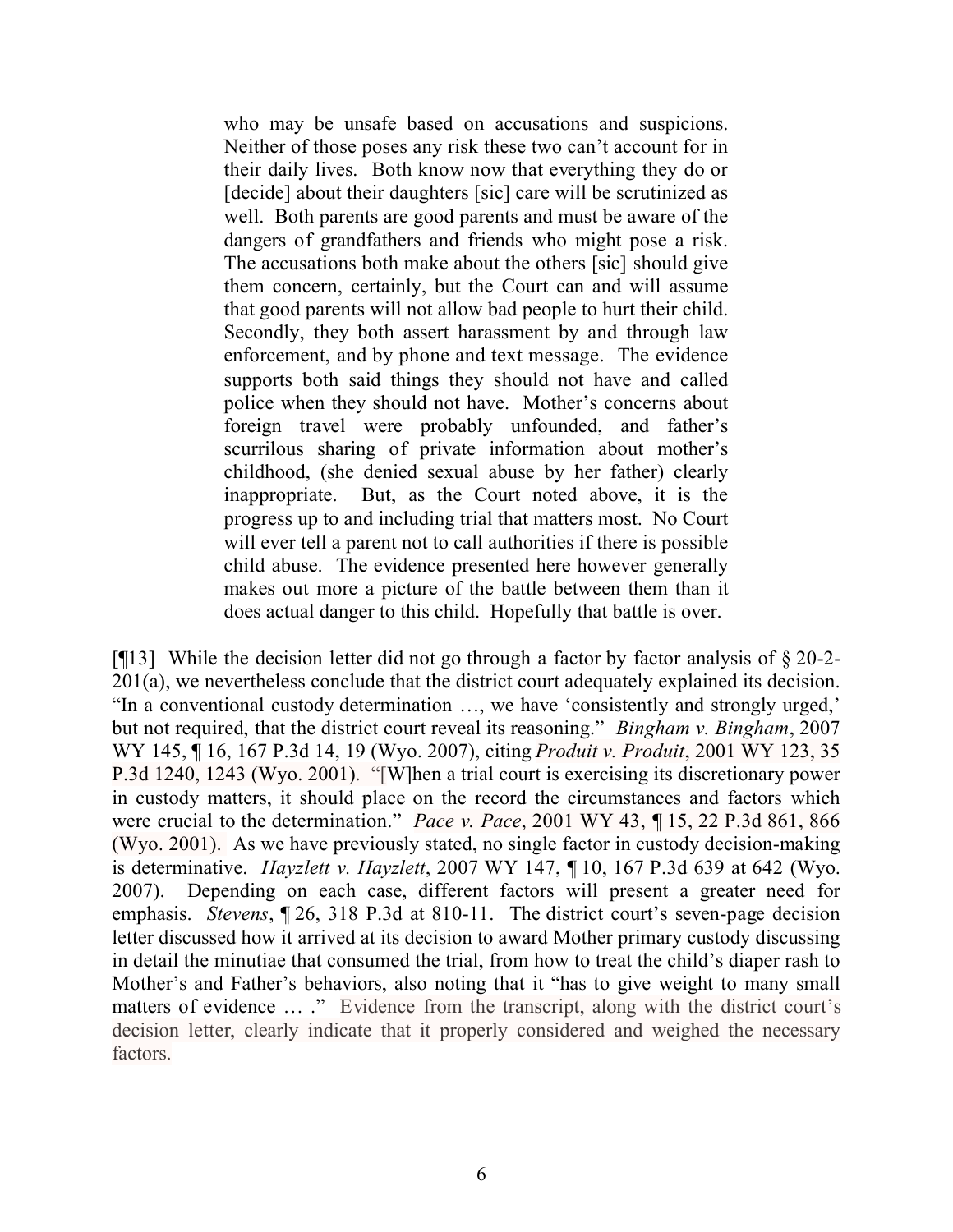[¶14] Father takes issue with much of the district court's ruling. We caution Father that we will not reweigh the evidence on appeal. "This Court ... does not reweigh evidence. Instead, we view the facts in the light most favorable to the prevailing party." *Hayzlett,*  ¶ 8, 167 P.3d. at 642. Father advances a litany of reasons that the district court abused its discretion: 1) the district court did not consider that the level of cooperation between the parents is not lacking on Father's part; 2) Father will foster a positive relationship with Mother, while the reverse is not true; 3) Nothing in the record shows that Father disagrees with the child's pediatrician; 4) the district court was wrong when it found Mother's conduct improved over time – she only changed her behavior following court orders to do so; and 5) the district court improperly disregarded expert testimony on parental alienation and sex offender recidivism; 6) the district court was wrong when it found Father called the police on Mother; 7) the district court did not consider the child's relationship with her stepbrother; 8) the district court did not articulate, and should have, its consideration of Mother's false allegations about kidnapping the child to India.

[¶15] As to Father's specific complaints about how the district court treated evidence regarding the cooperation between Father and Mother, we decline to reweigh the evidence. We will say, however, that upon review of the record as a whole, including the trial transcripts and the district court's decision letter, we must conclude that Father's allegations are unsupported by the record. Father insists that he would foster a positive relationship with Mother but the district court heard evidence otherwise. For instance, Father baptized the parties' minor child without Mother's consent or knowledge. Father filed a civil lawsuit against Mother alleging, among other things, libel, slander, and intentional interference. The district court heard evidence regarding Mother's difficulty in communicating with Father about the child's health and doctor's appointments. Mother testified how she would keep Father involved if she was awarded primary custody and she declared, "I put aside the personal attacks. I, you know, allow them to have a relationship and foster that relationship. I tell [the child] that she's going to have fun over the weekend." Mother also testified about calling for welfare checks while the child was with Father. She stated that in hindsight she should have tried to "work with Father," and that she has attempted to correct those issues by trying "to work on communication with [Father], and so I try not to let any personal attacks get to me, just so that I can make sure that him and [the child] can continue to, you know, foster a relationship and that I can keep the dislike between us out of it." The record shows that each parent requested a "standby," or "police assist" and welfare checks of the child. Based upon our review of the record, the district court did not abuse its discretion when it weighed the evidence before it and concluded that "[t]he level of cooperation and willingness to consult about a child's best interest, and compromise to that end, is altogether missing here." Contrary to Father's assertion the district court's decision to award primary custody to Mother is not a "punishment" against him. Rather, the decision was made with the child's best interests in mind.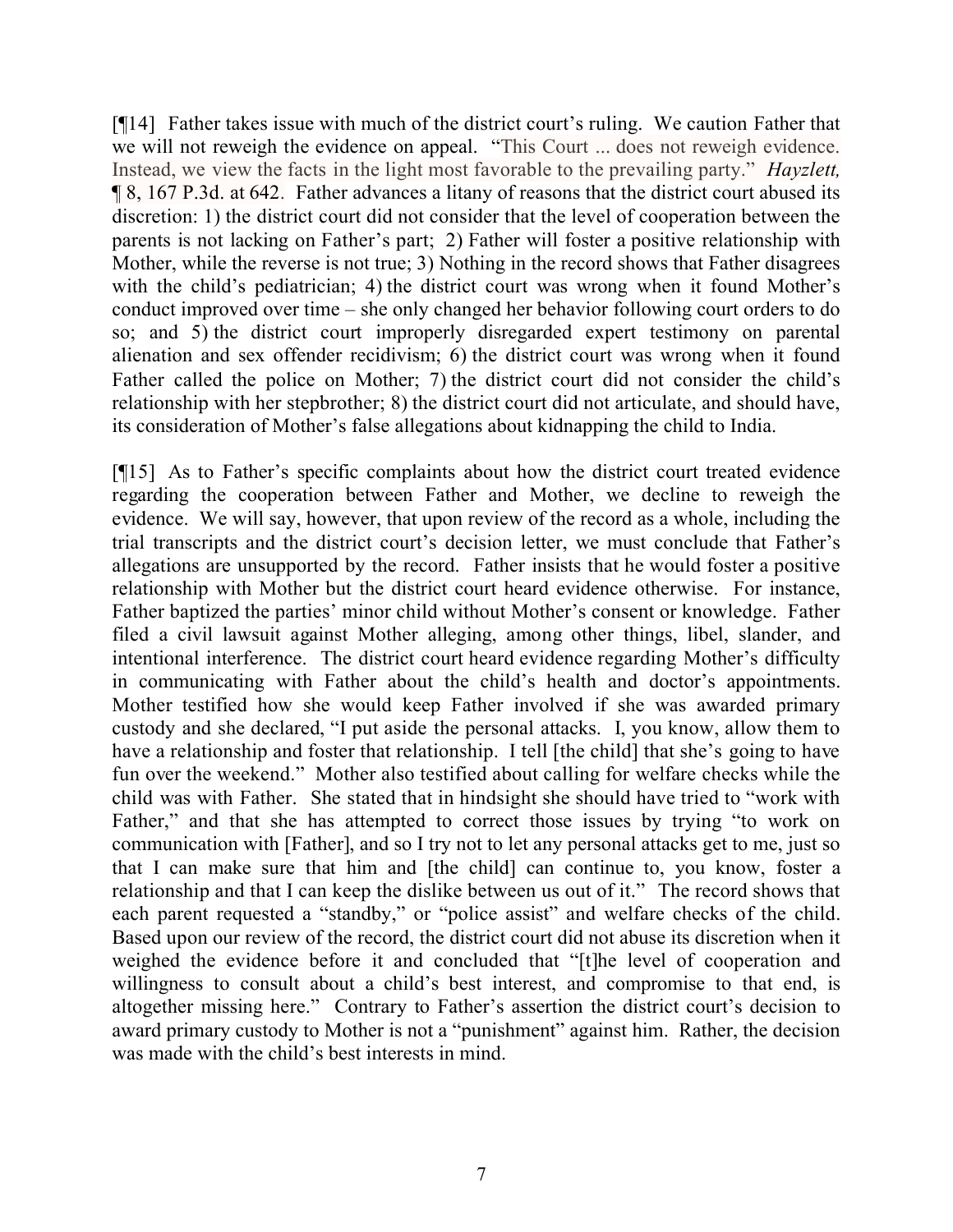[¶16] Father also contends that the district court abused its discretion when it disregarded the testimony of Father's two experts, Dr. William Bernet and Dr. Kevin Richards. Dr. Bernet testified at length regarding parental alienation and Dr. Richards testified regarding sex offender recidivism. The district court remarked on both experts' testimony in its decision letter, stating that the testimony was "not on point." The district court added,

> [The expert testimony] ignored the father's motivations and conduct and the expert opinions presented had nothing to do with this child. They may have been correct about how alienation manifests itself usually, but the opinions given did not fit these facts. … They represent the father's belief, still held at the time of trial that the mother and others were out to harm him. This Court's responsibility is not to him, but to his daughter. [Underline in original.]

[¶17] We have often said that the credibility of witnesses is for determination by the trial court. *Walter v. Walter*, 2015 WY 53, P.3d (Wyo. 2015). After our review of both of the experts' testimony in their entirety, we conclude that the district court did not abuse its discretion by giving less weight to the experts than Father would have liked.

[¶18] We are likewise not persuaded by Father's argument that the district court abused its discretion by not considering two major points necessary to the determination of primary custody – international travel and the child's relation to her step-brother. Contrary to Father's assertion, testimony was heard on both of these issues from both Mother and Father. The district court commented directly on both of these points. Regarding the issue of traveling outside of the country, the district court stated:

> The mother's concern about father leaving the country with the minor is well taken as India is not a signatory to the Hague Convention and thus no treaty protection for parental abduction exists. However, it is contrary to the child's interest to enter orders now that would, for the remainder of her minority, deprive her of her extended family and the richness of that culture. In addition, it is an uncalled for insult to the father to assume in this order he would commit such an offense. Given that father is a licensed physician, has a son as well as a daughter here, and other protections can be instituted, there will be no absolute prohibition on travel outside the country. Instead, either parent must give written consent before the minor is taken out of the U.S. That can be accomplished in a number of ways, including a limitation on the passport obtained so that the mother and father must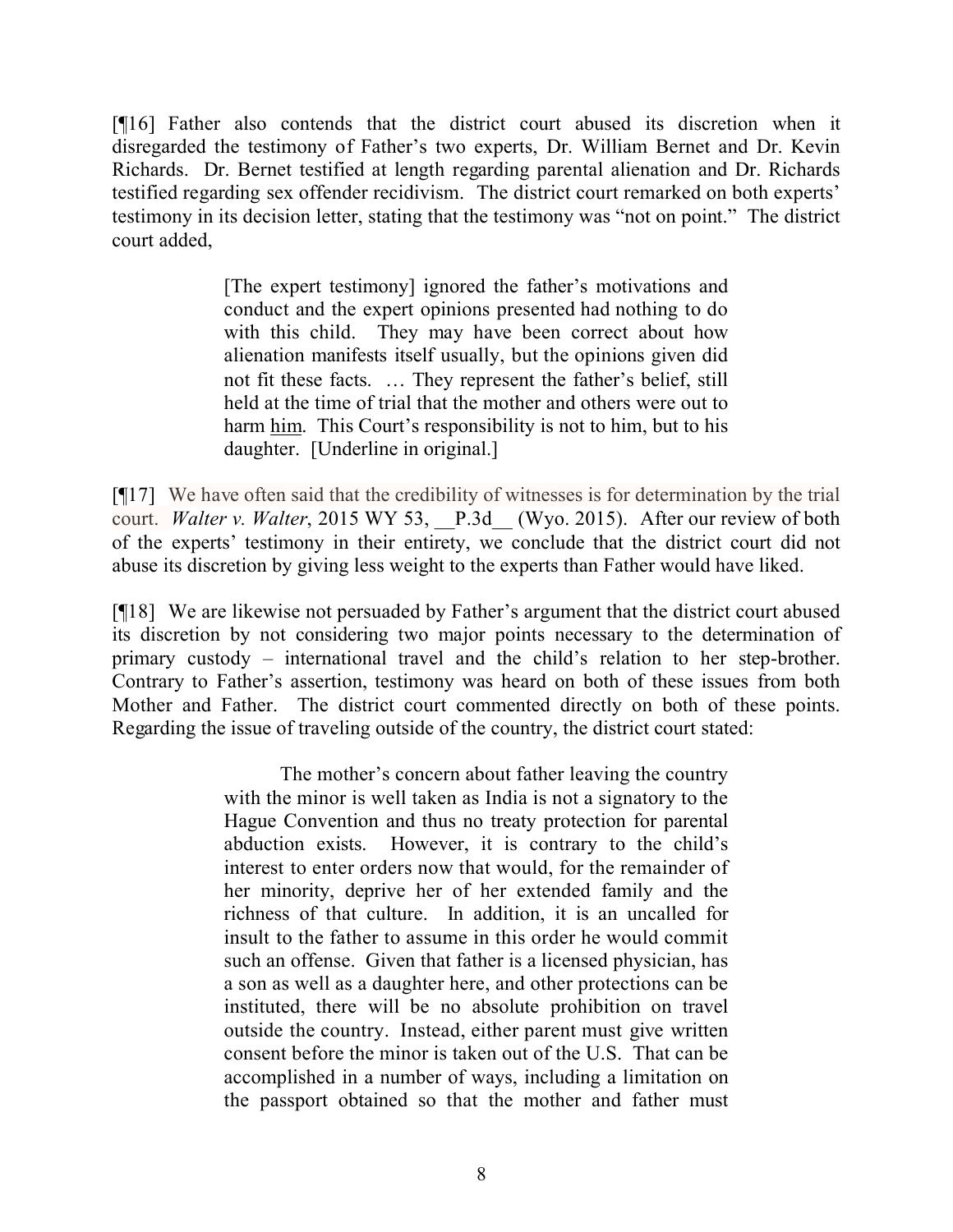approve travel in writing. Neither party will obtain a passport without the others [sic] approval. Thus the parties must cooperate in signing whatever agreement for return, etc., is required to allow the travel, but may not refuse to allow it.

The district court could not have been clearer about its consideration of this issue and did not abuse its discretion in any manner.

[¶19] Likewise, regarding whether or not the court considered the child's relationship with her step-brother, the district court heard testimony from Mother that "allowing them … time together is important." Mother testified that she would like her daughter and the step-brother to have the same summer arrangement so that "they can be together." The step-brother was clearly part of the district court's consideration in that the visitation order asks the parties to provide each other forty-five days notice of exercising visitation during the summer to "allow for travel or planned vacations with the parties' current families, the father's son, etc." Again, there was no abuse of discretion by the district court.

[¶20] Finally, Father also argues that the district court failed to understand or address that the GAL actually recommend that Father be awarded primary custody with a gradual implementation. Father insists that the GAL recommendations should be given significant weight here because the GAL was heavily involved in the case. Mother responds that the district court did understand the GAL's recommendation – the district court just happened to reject the recommendation because of the parties' inability to cooperate.

[¶21] We have previously described the role of a GAL as follows:

A guardian ad litem, counsel, and the court should work together at the beginning of a case to develop and articulate clearly the scope and nature of the guardian ad litem's responsibilities**.** Full investigations of the facts relevant to custody should be completed by the guardian ad litem, including interviewing witnesses deemed appropriate by the guardian ad litem, custody evaluators, if any, counselors, teachers, relatives, and friends. Based on the evidence, input from any experts, and their own best judgment, the guardians ad litem will develop their recommendations concerning custody. They should communicate with the parents' counsel, preferably in writing, regarding the proposed recommendations sufficiently in advance of trial to allow them to prepare evidence in response to the recommendations. If the parties agree, those